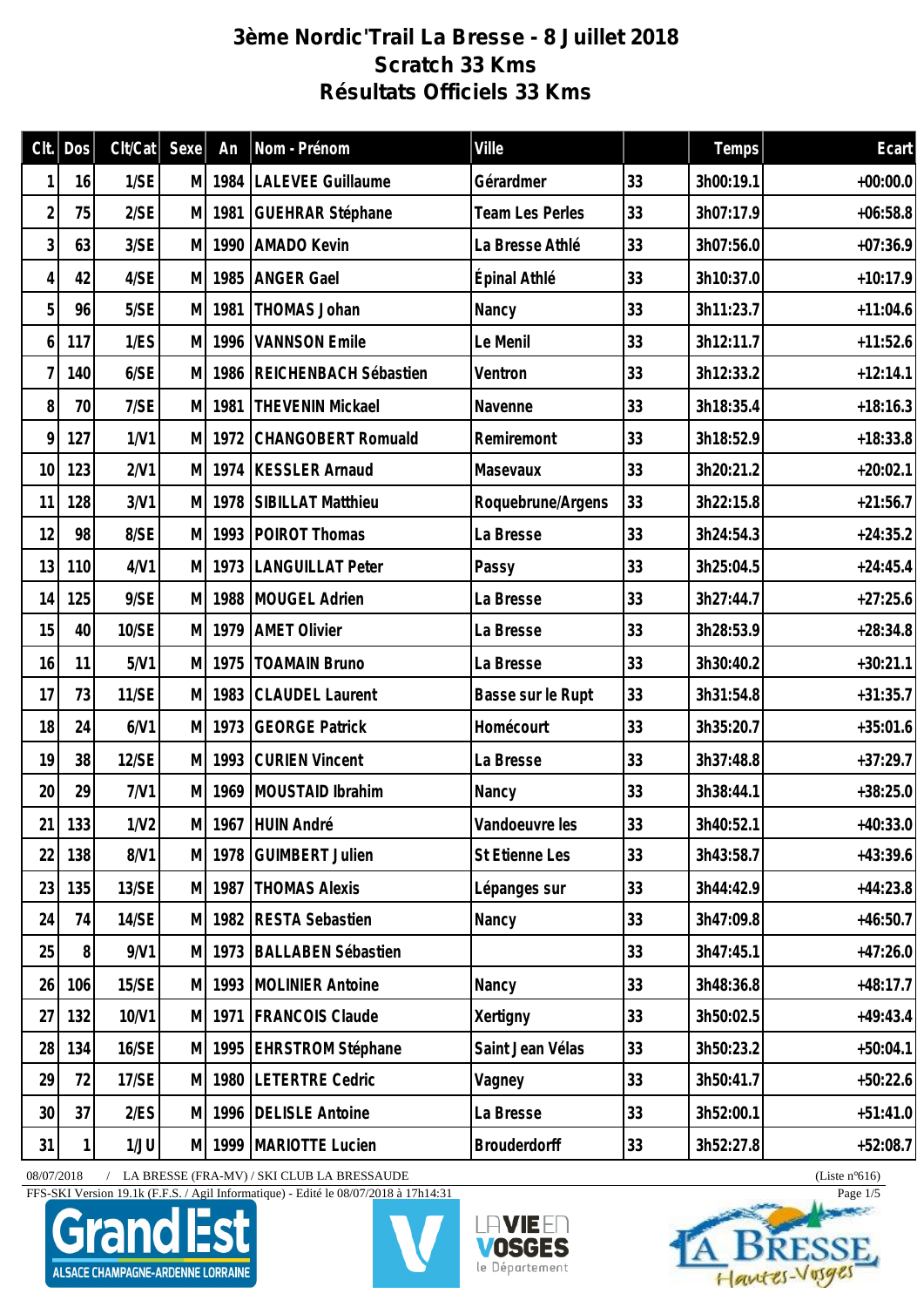|    | $Clt.$ Dos | Clt/Cat | Sexe | An     | Nom - Prénom                | Ville                |    | Temps     | Ecart        |
|----|------------|---------|------|--------|-----------------------------|----------------------|----|-----------|--------------|
| 32 | 99         | 18/SE   | M    | 1994   | <b>LALLEMENT Antoine</b>    |                      | 33 | 3h53:43.2 | $+53:24.1$   |
| 33 | 7          | 19/SE   | M    | 1985   | <b>KELLER Frederic</b>      | Grandvillers         | 33 | 3h54:08.9 | $+53:49.8$   |
| 34 | 28         | 20/SE   | M    | 1993   | <b>SION Edouard</b>         | Amiens               | 33 | 3h56:36.2 | $+56:17.1$   |
| 35 | 105        | 21/SE   | M    | 1995   | <b>GOIMIER Benoit</b>       | Cherbourg            | 33 | 3h56:55.7 | $+56:36.6$   |
| 36 | 54         | 22/SE   | M    | 1990   | <b>GERMAIN Antoine</b>      | <b>Bruyères</b>      | 33 | 3h59:20.4 | $+59:01.3$   |
| 37 | 85         | 23/SE   | M    | 1980   | <b>GRIENENBERGER Samuel</b> | Archettes            | 33 | 4h01:16.7 | $+1h00:57.6$ |
| 38 | 126        | 11/N1   | M    | 1977   | <b>CHESNARD David</b>       | Kruth                | 33 | 4h02:24.5 | $+1h02:05.4$ |
| 39 | 101        | 12/V1   | M    | 1977   | <b>HELFER Maxime</b>        | Nancy                | 33 | 4h04:26.7 | $+1h04:07.6$ |
| 40 | 111        | 2/N2    | M    | 1961   | LITHFOUS Jean-Paul          | Saint Avold          | 33 | 4h04:41.4 | $+1h04:22.3$ |
| 41 | 19         | 13/V1   | M    | 1969   | <b>AMADO</b> Fernand        | Corcieux             | 33 | 4h05:21.4 | $+1h05:02.3$ |
| 42 | 116        | 14/V1   | M    | 1972   | <b>SCHORP Bernard</b>       | Épinal               | 33 | 4h06:54.2 | $+1h06:35.1$ |
| 43 | 114        | 24/SE   | M    |        | 1981   FERRY Stéphane       | Chaligny             | 33 | 4h07:47.8 | $+1h07:28.7$ |
| 44 | 61         | 25/SE   | M    | 1992   | <b>TAUPIN John</b>          | Remiremont           | 33 | 4h08:18.4 | $+1h07:59.3$ |
| 45 | 57         | 26/SE   | M    | 1982   | <b>CHARPENTIER Florent</b>  | Metz                 | 33 | 4h09:02.6 | $+1h08:43.5$ |
| 46 | 45         | 2/JU    | M    | 1999   | <b>BECK Hugo</b>            | La Bresse            | 33 | 4h11:50.0 | $+1h11:30.9$ |
| 47 | 100        | 3/N2    | M    | 1968   | <b>BECK Jean-Michel</b>     | Marmoutier           | 33 | 4h11:52.4 | $+1h11:33.3$ |
| 48 | 104        | 4/N2    | M    | 1966   | <b>BOINET Pascal</b>        | Amiens               | 33 | 4h11:56.3 | $+1h11:37.2$ |
| 49 | 50         | 5/N2    | M    | 1961   | <b>BENOIT Raymond</b>       | Clayeures            | 33 | 4h12:51.5 | $+1h12:32.4$ |
| 50 | 14         | 27/SE   |      |        | M 1984 REMY Christophe      | Xonrupt-Longemer     | 33 | 4h13:23.7 | $+1h13:04.6$ |
| 51 | 13         | 6/N2    | M    | 1965   | LEFEVRE Jean-Pierre         | Liverdun             | 33 | 4h14:55.4 | $+1h14:36.3$ |
| 52 | 41         | 1/N3    |      |        | M 1958 SCHWARTZ Laurent     | La Bresse Athlé      | 33 | 4h16:12.4 | $+1h15:53.3$ |
| 53 | 90         | 2/N3    | M    | 1958   | <b>COLIN Rene</b>           | La Bresse            | 33 | 4h17:27.8 | $+1h17:08.7$ |
| 54 | 60         | 28/SE   |      | M 1981 | SIEGENFUHR Louis            | Nogent-sur-Oise      | 33 | 4h18:10.8 | $+1h17:51.7$ |
| 55 | 26         | 15/V1   | M    | 1972   | <b>BAYEUL Gerald</b>        | Fontenoy-sur-Moselle | 33 | 4h19:08.5 | $+1h18:49.4$ |
| 55 | 124        | 15/V1   | M    | 1977   | <b>HACHET Fabrice</b>       | <b>ACGV</b>          | 33 | 4h19:08.5 | $+1h18:49.4$ |
| 57 | 102        | 29/SE   | M    | 1993   | <b>KELLER Florian</b>       | Annecy               | 33 | 4h19:21.8 | $+1h19:02.7$ |
| 58 | 55         | 30/SE   | M    | 1989   | MACHEDA Gabriel             | Nancy                | 33 | 4h21:03.6 | $+1h20:44.5$ |
| 59 | 52         | 17/V1   | M    | 1975   | MATHIEU Stéphane            | Delme                | 33 | 4h21:11.6 | $+1h20:52.5$ |
| 60 | 89         | 1/SE    | F    | 1981   | <b>COUROUVE Marie</b>       | Faucompierre         | 33 | 4h22:57.0 | $+1h22:37.9$ |
| 61 | 122        | 18/V1   |      | M 1971 | SIMON Didier                | Jussarupt            | 33 | 4h23:45.0 | $+1h23:25.9$ |
| 62 | 51         | 2/SE    | F    | 1985   | <b>BEUCHET Anaïs</b>        | Blainville sur L'Eau | 33 | 4h24:50.6 | $+1h24:31.5$ |
| 63 | 44         | 19/V1   | M    | 1975   | <b>WIETRICH Alain</b>       | Mutzig               | 33 | 4h24:51.9 | $+1h24:32.8$ |
| 64 | 139        | 7/V2    | M    | 1967   | <b>SCHMIDT Yves</b>         | Hoenheim             | 33 | 4h28:48.8 | $+1h28:29.7$ |
| 65 | 32         | 31/SE   |      | M 1986 | <b>GROSJEAN Bertrand</b>    | Nompatelize          | 33 | 4h29:16.2 | $+1h28:57.1$ |

FFS-SKI Version 19.1k (F.F.S. / Agil Informatique) - Edité le 08/07/2018 à 17h14:31 Page 2/5







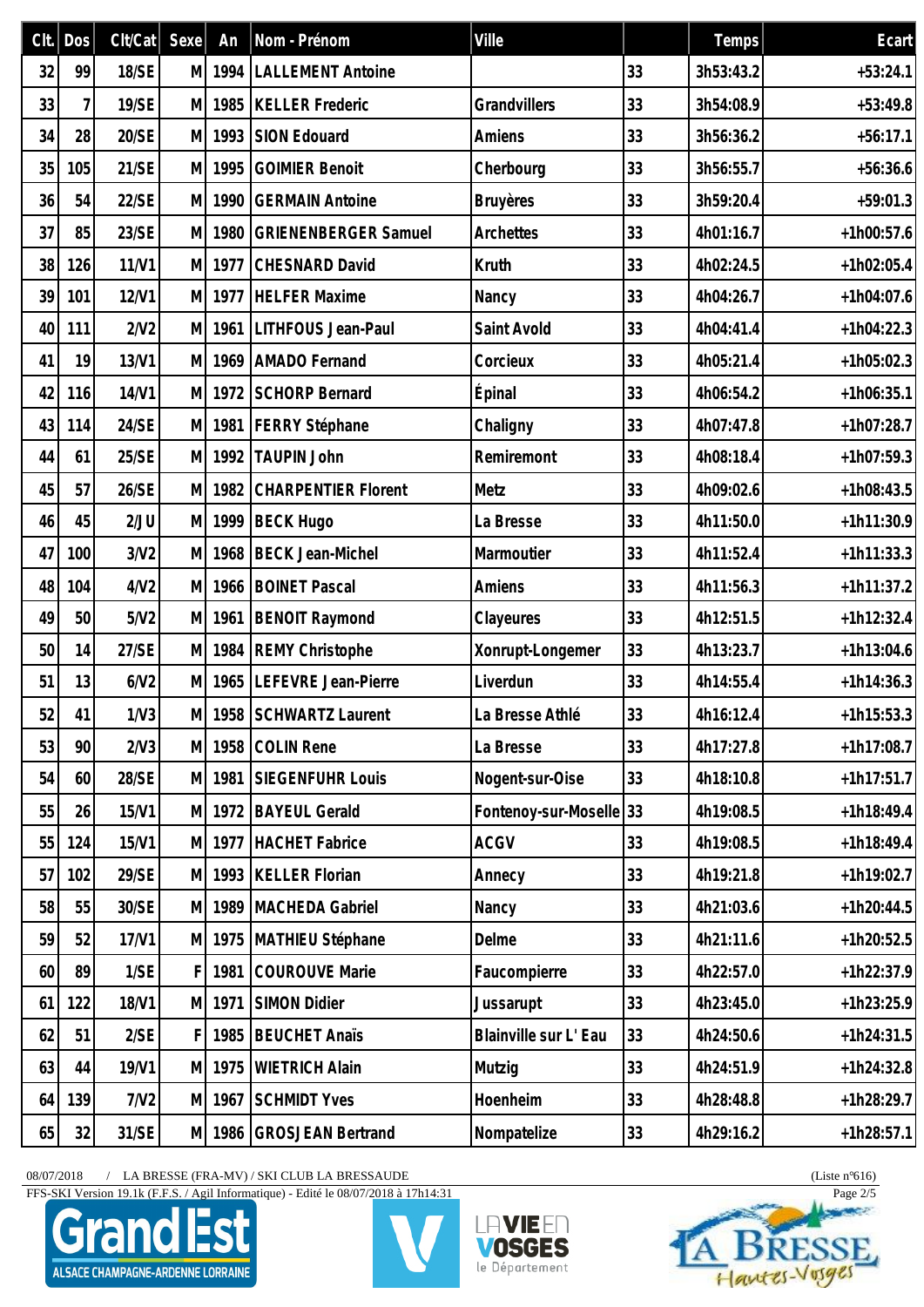|    | $Clt.$ Dos      | Clt/Cat | Sexe <sup>]</sup> | An     | Nom - Prénom                 | Ville                   |    | Temps     | Ecart        |
|----|-----------------|---------|-------------------|--------|------------------------------|-------------------------|----|-----------|--------------|
| 66 | 21              | 32/SE   | M                 | 1984   | <b>BIRON Philippe</b>        | Maxéville               | 33 | 4h29:24.9 | $+1h29:05.8$ |
| 67 | 129             | 33/SE   | M                 | 1982   | <b>MARFORT Nicolas</b>       | Norroy                  | 33 | 4h30:35.2 | $+1h30:16.1$ |
| 68 | 47              | 34/SE   | M                 | 1979   | <b>CIRON Laurent</b>         | Quincey                 | 33 | 4h32:23.6 | $+1h32:04.5$ |
| 69 | 69              | 35/SE   | M                 | 1980   | <b>BOULAY Benoît</b>         | Nancy                   | 33 | 4h33:13.9 | $+1h32:54.8$ |
| 70 | 77              | 8/V2    | M                 | 1959   | <b>CESAR Didier</b>          | Villers-lès-Nancy       | 33 | 4h33:27.0 | $+1h33:07.9$ |
| 71 | 58              | 36/SE   | M                 | 1980   | <b>BALLAND Nicolas</b>       | Saint Amé               | 33 | 4h34:16.5 | $+1h33:57.4$ |
| 72 | 91              | 37/SE   | M                 | 1995   | <b>BERNAGOU Thibaut</b>      | Bénaménil               | 33 | 4h34:17.1 | $+1h33:58.0$ |
| 73 | 130             | 3/JU    | M                 | 1999   | HUPPERT Loïc                 | Saverne                 | 33 | 4h34:17.9 | $+1h33:58.8$ |
| 74 | 9               | 3/SE    | F                 | 1980   | DALMASSO Hélène              | Metz                    | 33 | 4h35:04.6 | $+1h34:45.5$ |
| 75 | 87              | 3/N3    | M                 | 1958   | BENEDETTI Jean Claude        | Nancy                   | 33 | 4h35:12.9 | $+1h34:53.8$ |
| 76 | 81              | 38/SE   | M                 | 1990   | TERVER Jean                  | Metz                    | 33 | 4h35:50.2 | $+1h35:31.1$ |
| 77 | 92              | 39/SE   | МI                | 1980   | <b>BRUNESEAUX Fabien</b>     | Jezainville             | 33 | 4h35:59.0 | $+1h35:39.9$ |
| 78 | 88              | 40/SE   | M                 | 1995   | <b>FELTIN Romain</b>         | Nancy                   | 33 | 4h37:33.9 | $+1h37:14.8$ |
| 79 | 120             | 41/SE   | M                 | 1994   | CHAGNOT-HANTZ Maxime         | Nancy                   | 33 | 4h38:39.5 | $+1h38:20.4$ |
| 80 | 17              | 4/N3    | M                 | 1956   | VUILLAUME Jean Luc           | Gondreville             | 33 | 4h39:36.4 | $+1h39:17.3$ |
| 81 | 93              | 20/V1   | M                 | 1976   | <b>ETIENNE Frederic</b>      | La Bresse               | 33 | 4h44:12.6 | $+1h43:53.5$ |
| 82 | 119             | 42/SE   | M                 | 1979   | <b>BRANDEBOURG Sebastien</b> | Rehainviller            | 33 | 4h45:07.5 | $+1h44:48.4$ |
| 83 | 107             | 21/V1   | M                 | 1977   | <b>RADESIC Fabien</b>        | Audincourt              | 33 | 4h45:17.7 | $+1h44:58.6$ |
| 84 | 115             | 43/SE   | МI                | 1987   | RICHARD Grigori              | Fontenay-aux-Roses      | 33 | 4h45:19.3 | $+1h45:00.2$ |
| 85 | 84              | 9/N2    | M                 | 1968   | <b>SATTONNET Pierre</b>      | <b>Belfort</b>          | 33 | 4h47:51.3 | $+1h47:32.2$ |
| 86 | 95              | 22/V1   |                   |        | M 1972 RAGON Olivier         |                         | 33 | 4h48:06.2 | $+1h47:47.1$ |
| 87 | 39              | 5/N3    | M                 | 1958   | PIERRAT Jean-Paul            | Saint Amé               | 33 | 4h50:07.9 | $+1h49:48.8$ |
| 88 | 22              | 23/V1   |                   | M 1971 | MELIN Thomas                 | Nancy                   | 33 | 4h50:47.3 | $+1h50:28.2$ |
| 89 | 62              | 4/SE    | F                 | 1991   | <b>FAUVARQUE Caroline</b>    | La Bresse               | 33 | 4h51:54.7 | $+1h51:35.6$ |
| 90 | 83              | 6/V3    | M                 | 1953   | MERCIER Claude               | Le Perreux-sur-Marne 33 |    | 4h52:00.5 | $+1h51:41.4$ |
| 91 | 76              | 7/N3    | M                 | 1958   | <b>GERARD Alain</b>          | Deyvillers              | 33 | 4h52:25.8 | $+1h52:06.7$ |
| 92 | 79              | 44/SE   | M                 | 1989   | POUPON Fabien                | Brin-sur-Seille         | 33 | 4h53:22.2 | $+1h53:03.1$ |
| 93 | 25              | 24/V1   |                   | M 1974 | MILLOTTE Olivier             | Les Forges              | 33 | 4h53:29.6 | $+1h53:10.5$ |
| 94 | 34              | 45/SE   | M                 | 1982   | VILLANOVA Stéphane           |                         | 33 | 4h54:02.6 | $+1h53:43.5$ |
| 95 | 82              | 46/SE   |                   | M 1979 | <b>SCHLICHT Eric</b>         | Zillisheim              | 33 | 4h54:33.2 | $+1h54:14.1$ |
| 96 | 30 <sup>°</sup> | 5/SE    | F                 | 1991   | MICHEL Laurie-Mathilde       | Nancy                   | 33 | 4h56:10.5 | $+1h55:51.4$ |
| 97 | 48              | 10/V2   | M                 | 1961   | <b>VAUTRE Patrick</b>        | Allamps                 | 33 | 4h56:45.7 | $+1h56:26.6$ |
| 98 | 67              | 47/SE   | M                 | 1982   | <b>VOLFF Nicolas</b>         | Hériménil               | 33 | 4h56:57.4 | $+1h56:38.3$ |
| 99 | 137             | 48/SE   |                   | M 1984 | <b>DELAMARRE Gregory</b>     | Manonviller             | 33 | 4h57:22.0 | $+1h57:02.9$ |

FFS-SKI Version 19.1k (F.F.S. / Agil Informatique) - Edité le 08/07/2018 à 17h14:31 Page 3/5







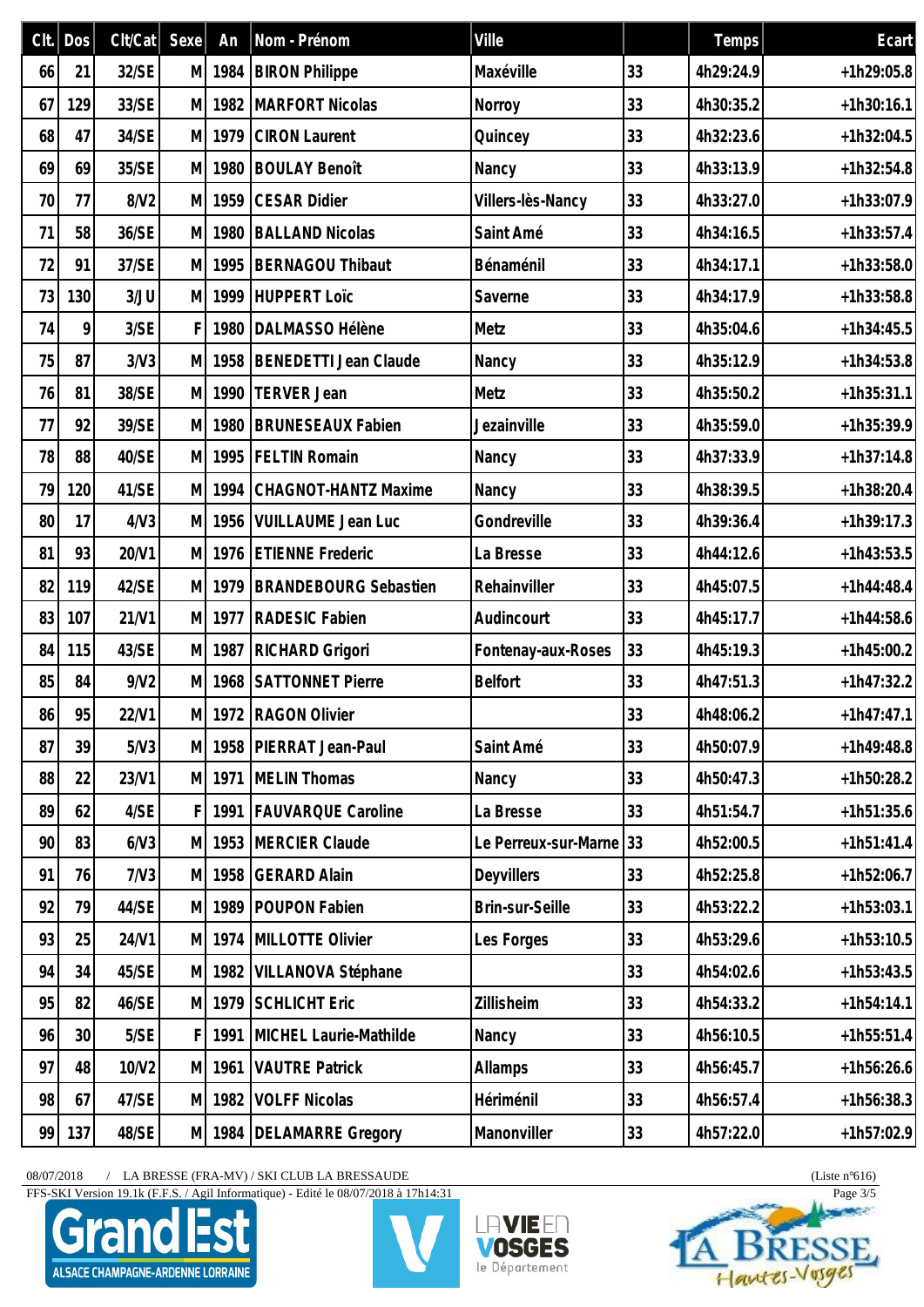| Clt. | <b>Dos</b>     | Clt/Cat             | Sexe | An   | Nom - Prénom                  | Ville           |    | Temps     | Ecart        |
|------|----------------|---------------------|------|------|-------------------------------|-----------------|----|-----------|--------------|
| 100  | 109            | 49/SE               | M    | 1979 | FERRET Frédéric               | Menoux          | 33 | 4h58:26.3 | $+1h58:07.2$ |
| 101  | 20             | 50/SE               | M    | 1981 | <b>SCHORR Brice</b>           | Chambrey        | 33 | 5h00:29.4 | $+2h00:10.3$ |
| 102  | $\vert$        | 25/V1               | M    |      | 1975   PAREL Dominique        | Metz            | 33 | 5h04:45.0 | $+2h04:25.9$ |
| 103  | 27             | 26/V1               | M    | 1977 | <b>BESSON Sébastien</b>       | Cheniménil      | 33 | 5h05:50.2 | $+2h05:31.1$ |
| 104  | 5              | 27/V1               | M    | 1977 | STRUB Dominique               | Blanville/eau   | 33 | 5h08:37.3 | $+2h08:18.2$ |
| 105  | 10             | 51/SE               | M    | 1980 | <b>BAROU Aymeric</b>          | La Bresse       | 33 | 5h12:38.1 | $+2h12:19.0$ |
| 106  | 35             | 28/V1               | M    |      | 1972 MARIN Jérôme             | Bellefontaine   | 33 | 5h13:23.6 | $+2h13:04.5$ |
| 107  | 66             | 29/V1               | M    | 1969 | FICHTER Hervé                 | Gérardmer       | 33 | 5h15:37.3 | $+2h15:18.2$ |
| 108  | 12             | 52/SE               | M    | 1992 | <b>EICH Guillaume</b>         | Metz            | 33 | 5h16:09.6 | $+2h15:50.5$ |
| 109  | 33             | 1/ES                | F    | 1997 | <b>DEL NEGRO Constance</b>    | Sarry           | 33 | 5h16:13.2 | $+2h15:54.1$ |
| 110  | 131            | 30/V1               | M    | 1976 | HENRY Cédric                  | Xertigny        | 33 | 5h16:25.6 | $+2h16:06.5$ |
| 111  | 2              | 11/V2               | M    |      | 1968   FRECHIN Michel         | Flaxlanden      | 33 | 5h18:44.6 | $+2h18:25.5$ |
| 112  | 86             | 53/SE               | M    | 1979 | <b>CLAUDE William</b>         | <b>Épinal</b>   | 33 | 5h19:02.8 | $+2h18:43.7$ |
| 113  | 36             | 31/V1               | M    | 1969 | MOULIN Arnaud                 | Étupes          | 33 | 5h19:52.7 | $+2h19:33.6$ |
| 114  | 23             | 54/SE               | M    | 1987 | <b>CROUVEZIER Yoann</b>       | Cornimont       | 33 | 5h20:33.0 | $+2h20:13.9$ |
| 115  | 78             | 55/SE               | M    | 1989 | <b>DELOY Yohann</b>           | Lunéville       | 33 | 5h23:49.3 | $+2h23:30.2$ |
| 116  | 112            | 6/SE                | F    | 1979 | PABST Anika                   | Spicheren       | 33 | 5h23:58.4 | $+2h23:39.3$ |
| 117  | 31             | 12/V2               | M    | 1967 | <b>SCHWARZ Didier</b>         | Stiring-Vendel  | 33 | 5h33:08.2 | $+2h32:49.1$ |
| 118  | 113            | 32/V1               | M    | 1973 | <b>BABA Rachid</b>            |                 | 33 | 5h36:19.4 | $+2h36:00.3$ |
| 119  | 65             | 33/V1               | M    | 1970 | <b>BABA Hafid</b>             | Delme           | 33 | 5h36:23.5 | $+2h36:04.4$ |
| 120  | 43             | 1/N1                |      |      | F 1976 CAGNAC Mélanie         | Montbéliard     | 33 | 5h37:33.2 | $+2h37:14.1$ |
| 121  | 121            | 34/V1               |      |      | M 1976 LOPEZ Frédérick        | Montbéliard     | 33 | 5h37:33.6 | $+2h37:14.5$ |
| 122  | 108            | 35/V1               |      |      | M 1976 DEFER Jean-Noël        | Cravanche       | 33 | 5h40:16.4 | $+2h39:57.3$ |
| 123  | 71             | 36/V1               |      |      | M 1976 HEUYER Julien          | Colmar          | 33 | 5h40:25.8 | $+2h40:06.7$ |
| 124  | 3 <sup>1</sup> | 13/V2               | M    |      | 1965 BOURQUARD Eric           |                 | 33 | 5h43:41.7 | $+2h43:22.6$ |
| 125  | 53             | 14/V2               | M    |      | 1968   BALLABEN Manu          | Saint Amé       | 33 | 5h45:45.3 | $+2h45:26.2$ |
| 126  | 49             | 37/V1               |      |      | M 1977 WALTHER Jerome         | Vitry-sur-Seine | 33 | 5h50:50.2 | $+2h50:31.1$ |
| 127  | 136            | 56/SE               |      |      | M 1985   PEETERS Mickael      | Hoenheim        | 33 | 6h48:36.2 | $+3h48:17.1$ |
|      |                | <b>ABANDONS (2)</b> |      |      |                               |                 |    |           |              |
|      | 59             | /SE                 |      |      | M 1986 VAL Loic               | Pulligny        | 33 | Abd       |              |
|      | 103            | N <sub>2</sub>      |      |      | M 1966 VIAL Pascal            | Nancy           | 33 | Abd       |              |
|      |                | ABSENTS (8)         |      |      |                               |                 |    |           |              |
|      | $\overline{6}$ | /SE                 |      |      | M 1989   PIERRE Charles Henry | Malleloy        | 33 | Abs       |              |
|      | 15             | /SE                 | F    |      | 1980 SAUVAGEOT Sylvia         |                 | 33 | Abs       |              |

FFS-SKI Version 19.1k (F.F.S. / Agil Informatique) - Edité le 08/07/2018 à 17h14:32